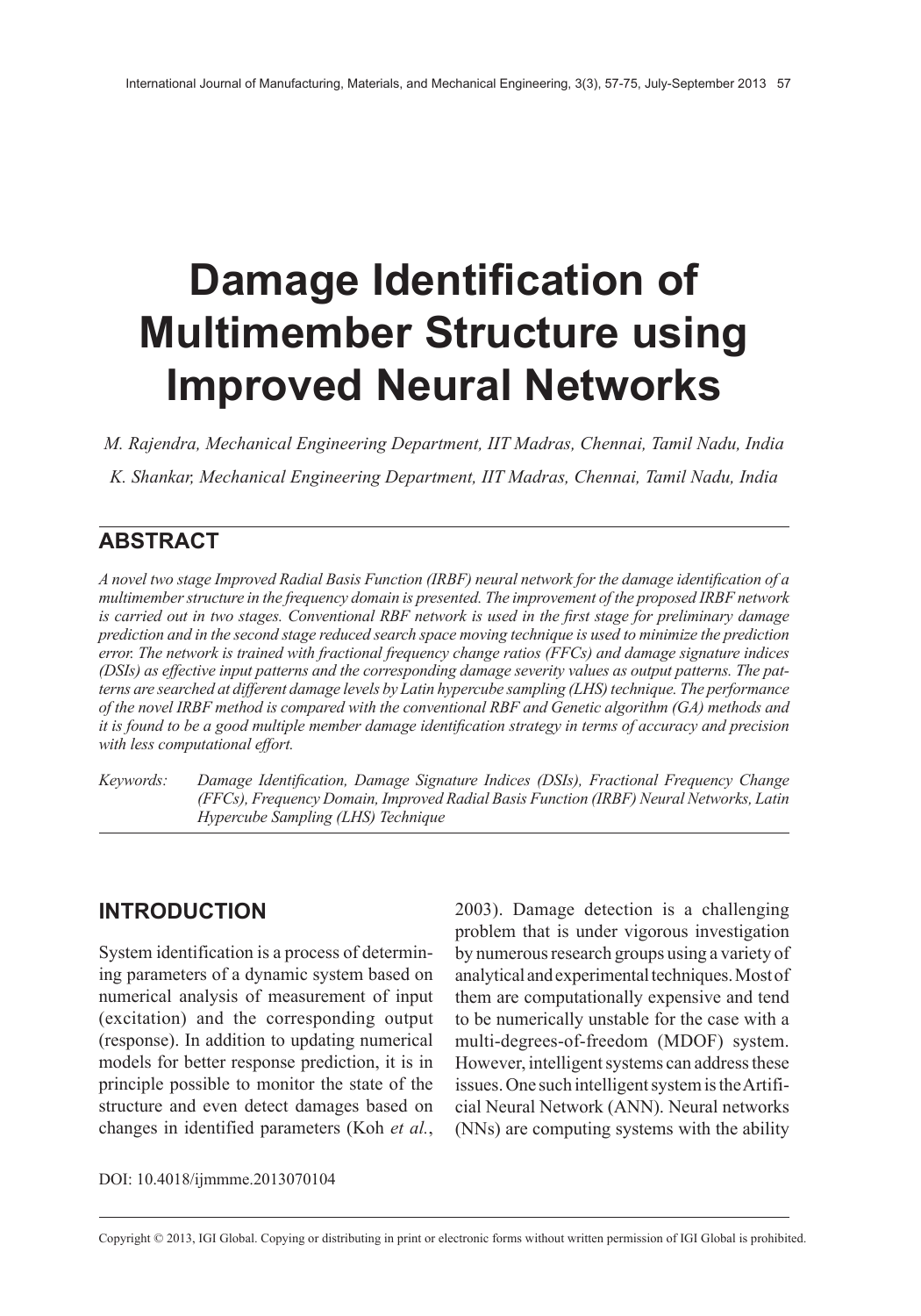to learn from trainings, and are developed to imitate the way humans manage and process information. Based on trained neural networks, the behavior of complex systems may be modeled and predicted, even without a priori information about the structural or mathematical model (Wu *et al.,* 1992; Elkordy *et al.,* 1993; Hagan *et al.,* 1996).

The multilayer feed forward neural networks with back propagation training algorithm commonly called the back propagation neural (BPN) networks are one of the most popularly used neural network architectures for damage prediction. The increase in the number of hidden layers and the network inputs from the experimental investigations showed the good accuracy of the network for the prediction of single and multiple member damage cases (Wu *et al.,* 1992; Elkordy *et al.,* 1993; Pandey & Barai, 1995; Adeli & Park, 1995). Another class of neural networks which have been used for structural damage assessment are counter propagation networks (CPNs). The CPN is marked by its quick training speed and ability to give good results for structural damage of beams and frames using various inputs like static displacements, natural frequencies, mode shapes and other parameters based on mode shapes (Szewczyk & Hajela, 1994; Zhao *et al.*, 1998; Alok Madan, 2005). Both BPNs and CPNs have their own limitations and abilities for identification of structural damage. Most of these strategies involved identification of damage in a single stage scheme that required the network to be trained with large number of data for multiple member damage identification thereby affect the training efficiency and accuracy of the network. Very few studies have been conducted to improve training efficiency and accuracy of NNs by hybridizing (combining CPNs and BPNs) (Prashanth & Shankar, 2008), by selecting effective inputs (Ni *et al.*, 2002; Prashanth & Shankar, 2008) and by generating efficient patterns (Yun & Bahng, 2000). Genetic

algorithm (GA) is also used in detecting the structural damage by formulating the inverse problem into an optimization problem with error minimization between predicted and actual response of the structure (Mares & Surace, 1996; Friswell *et al.*, 1998; Chou & Ghaboussi, 2001; Hao & Xia, 2002; Koh *et al.*, 2003). In recent years a special class of artificial neural networks, the radial basis function (RBF) networks have received considerable attention because of their generalization ability. However, their use in applications for detecting structural damage has been limited. Some of the studies reported using RBFs on damage detection are structural identification of a helicopter rotor (Reddy & Ganguli, 2003), comparison of RBFs with multilayer perceptron (MLP) NNs for identifying creep deformation (EI-Shafie *et al.*, 2010) and application of hybrid method of RBFs combined with genetic algorithm (GA) and fuzzy logic to locate the delamination in composite beams (Zheng *et al.*, 2011). The minimum prediction error for damage detection by NNs reported is 3% in the reviewed literature, but because of the hybridization of NNs with other methods like GA and fuzzy systems more computation effort is consumed for good accuracy (Ni *et al.*, 2002). Thus there is a need of further investigation on the improvement and simplification of RBF neural networks on the multi-member damage identification to get good accuracy with less effort.

A novel two-stage Improved Radial Basis Function (IRBF) neural network is proposed in the present investigation to predict the multiple member damage of a nine-member frame structure (Zhao & Wang, 2007) in the frequency domain. The fractional frequency change ratios (FFCs) and damage signature indices (DSIs) are simulated numerically as effective input patterns from finite element analysis (FEA) with different damage severity levels as output patterns using Latin Hypercube Sampling (LHS) technique to train the IRBF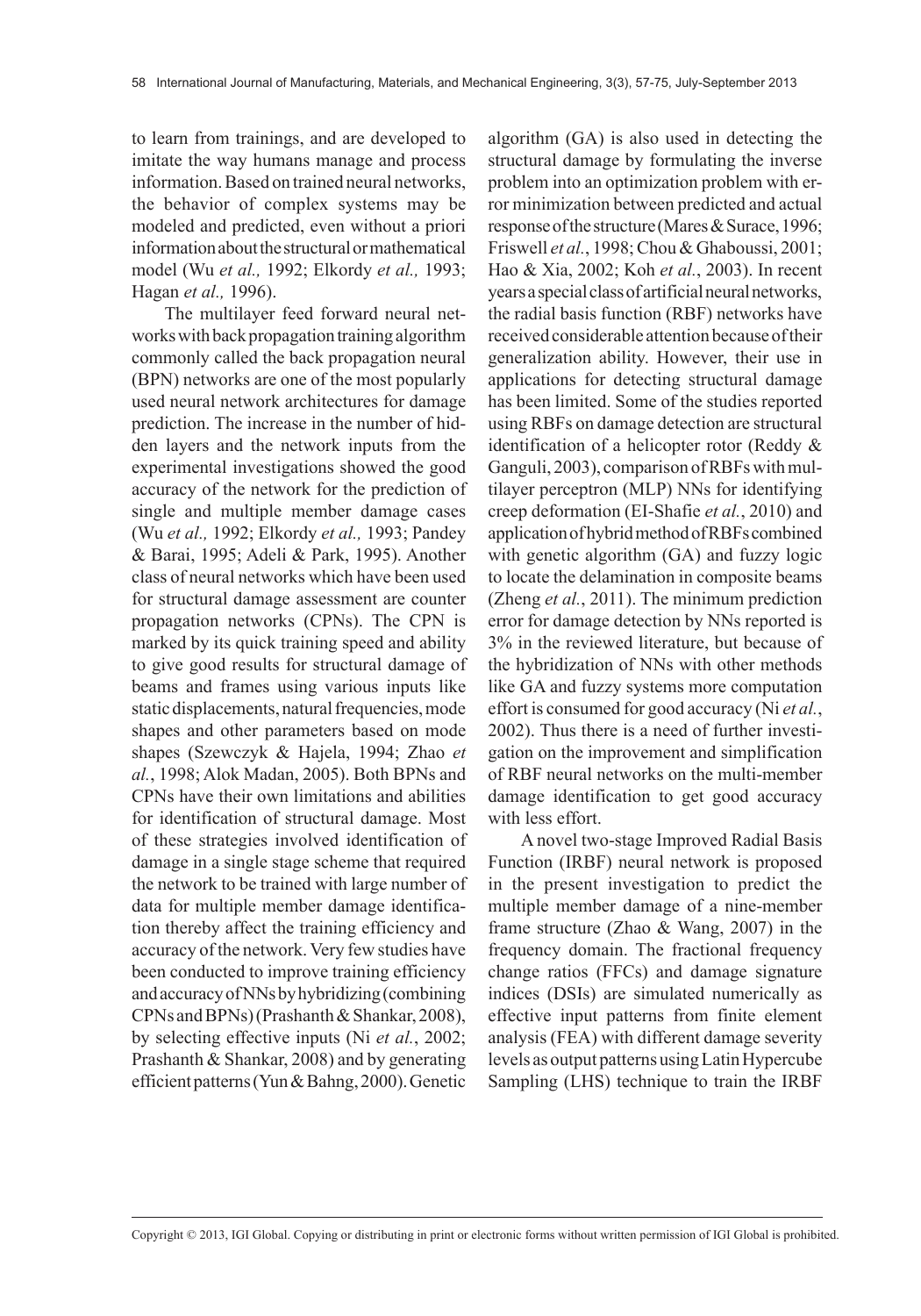17 more pages are available in the full version of this document, which may be purchased using the "Add to Cart" button on the product's webpage: [www.igi-global.com/article/damage-identification-of](http://www.igi-global.com/article/damage-identification-of-multimember-structure-using-improved-neural-networks/84147?camid=4v1)[multimember-structure-using-improved-neural](http://www.igi-global.com/article/damage-identification-of-multimember-structure-using-improved-neural-networks/84147?camid=4v1)[networks/84147?camid=4v1](http://www.igi-global.com/article/damage-identification-of-multimember-structure-using-improved-neural-networks/84147?camid=4v1)

This title is available in InfoSci-Journals, InfoSci-Journal Disciplines Engineering, Natural, and Physical Science. Recommend this product to your librarian: [www.igi-global.com/e-resources/library](http://www.igi-global.com/e-resources/library-recommendation/?id=2)[recommendation/?id=2](http://www.igi-global.com/e-resources/library-recommendation/?id=2)

### Related Content

#### Implementation of Thermal and Energy Improvements in Domestic Refrigeration: Case Studies

Juan Manuel Belman and Armando Gallegos (2015). Handbook of Research on Advances and Applications in Refrigeration Systems and Technologies (pp. 641-659). [www.igi-global.com/chapter/implementation-of-thermal-and-energy](http://www.igi-global.com/chapter/implementation-of-thermal-and-energy-improvements-in-domestic-refrigeration/136761?camid=4v1a)[improvements-in-domestic-refrigeration/136761?camid=4v1a](http://www.igi-global.com/chapter/implementation-of-thermal-and-energy-improvements-in-domestic-refrigeration/136761?camid=4v1a)

#### Aerodynamic Isolation of Open Refrigerated Vertical Display Cases using Air **Curtains**

Mazyar Amin, Dana Dabiri and Homayun K. Navaz (2015). Handbook of Research on Advances and Applications in Refrigeration Systems and Technologies (pp. 543-589). [www.igi-global.com/chapter/aerodynamic-isolation-of-open-refrigerated](http://www.igi-global.com/chapter/aerodynamic-isolation-of-open-refrigerated-vertical-display-cases-using-air-curtains/136759?camid=4v1a)[vertical-display-cases-using-air-curtains/136759?camid=4v1a](http://www.igi-global.com/chapter/aerodynamic-isolation-of-open-refrigerated-vertical-display-cases-using-air-curtains/136759?camid=4v1a)

#### Characterization of Mechanical Properties and the Abrasive Wear of Thermal Spray Coatings

Salim Barbhuiya and Ikbal Choudhury (2015). Thermal Sprayed Coatings and their Tribological Performances (pp. 328-359).

[www.igi-global.com/chapter/characterization-of-mechanical-properties-and](http://www.igi-global.com/chapter/characterization-of-mechanical-properties-and-the-abrasive-wear-of-thermal-spray-coatings/128079?camid=4v1a)[the-abrasive-wear-of-thermal-spray-coatings/128079?camid=4v1a](http://www.igi-global.com/chapter/characterization-of-mechanical-properties-and-the-abrasive-wear-of-thermal-spray-coatings/128079?camid=4v1a)